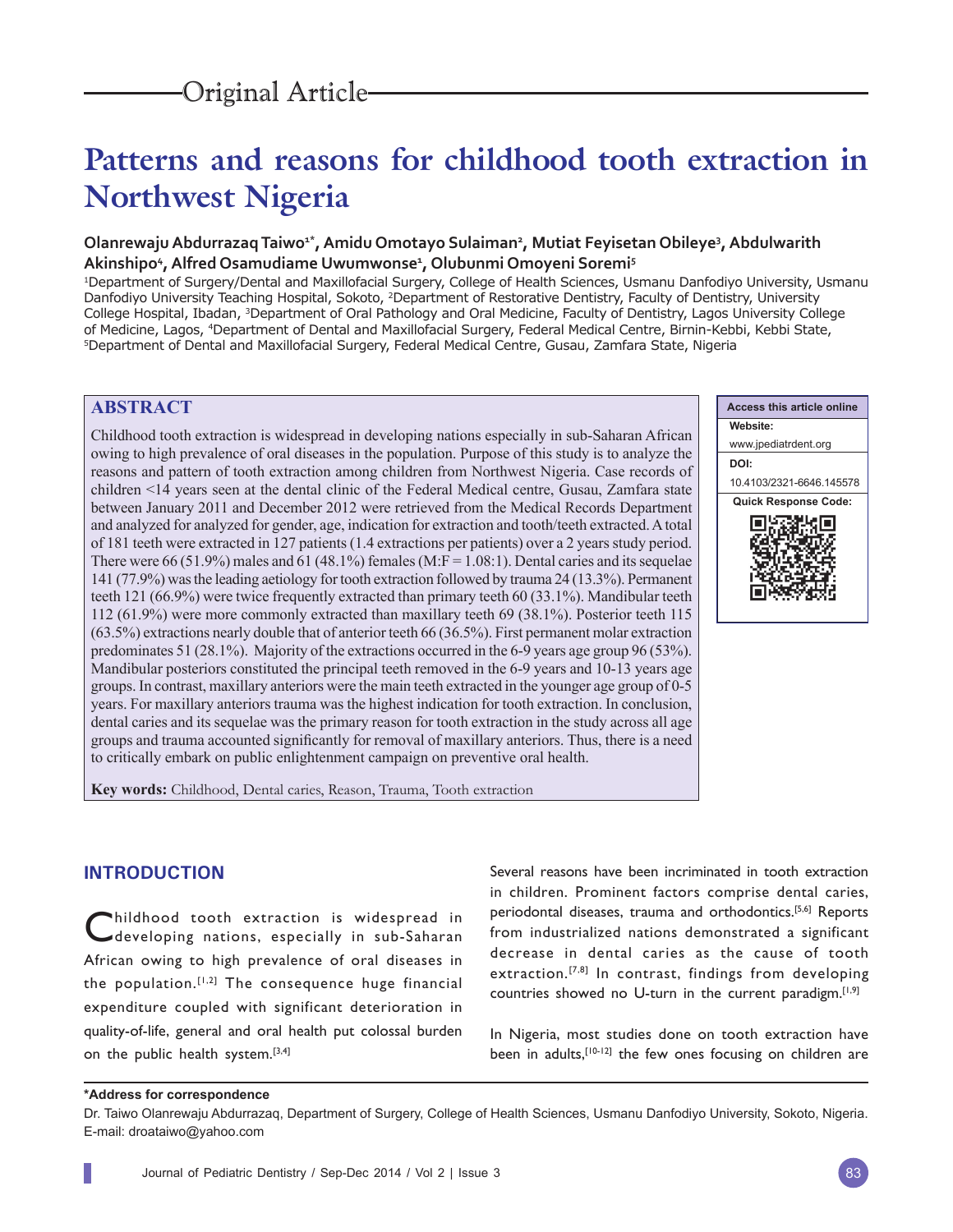from the south.<sup>[1,5,13-15]</sup> Thus, the purpose of this study is to analyze the reasons and pattern of tooth extraction among children from Northwest Nigeria. To the best of our knowledge, this is the first of such reports emanating from this region.

The information obtained; we hope would shed more light on the reasons for childhood tooth extraction in this region and help to device suitable treatment and preventive strategies.

# **MATERIALS AND METHODS**

Case records of children who had tooth extraction at the dental clinic of the Federal Medical center between January 1, 2011 and December 31, 2012 were retrieved from the Medical Records Department. Information on age, gender, reason of tooth extraction and type of tooth extracted were collected and analyzed. A total of 181 teeth were extracted in 127 patients (1.4 extractions per patients) over a 2 years study period. There were 66 (51.9%) males and 61 (48.1%) females  $(male:female = 1.08:1).$ 

The hospital is the only tertiary center in the state, and it is strategically located in the state capital, Gusau, Zamfara state.

Included in the study are those patients whose ages were below 14 years at the time of treatment. The reasons for tooth extractions were categorized into the following:

- 1. Caries and its sequelae,
- 2. periodontal disease,
- 3. Trauma.

Data collected were entered into Microsoft Office Excel 2010 and analyses were performed using Analyze-it for Microsoft excel version 2.25, 12+ (2013). Parametric and nonparametric data were evaluated by independent sample *t*-test and Chi-square analysis; *P* < 0.05 was considered as statistically significant.

## **RESULTS**

The age of the patients ranged from 1.5 to 13 years (mea*n* = 8.18 years ± 2.89 standard deviation). There were no difference between the mean age of males (8.07, 3.15) compared to females (8.40, 2.46) (*t* = 0.78,  $df = 179$ ,  $P = 0.4376$ ). Dental caries and its sequelae 141 (77.9%) was the leading reason for tooth extraction, followed by trauma 24 (13.3%) [Figure 1 and Table 1].

Majority of the individuals had single extractions 85 (66.9%), followed by double extractions 33 (26%), whereas the rest were triple extractions and above 9 (7.1%). Permanent teeth 121 (66.9%) were twice frequently extracted than primary teeth 60 (33.1%) [Table 2].





### **Table 1: Reasons for tooth extraction according to gender**

| <b>Reasons for tooth</b> |               | Gender (%)          | Test              | Total (%)  |
|--------------------------|---------------|---------------------|-------------------|------------|
| extractions              | <b>Female</b> | Male                | <b>statistics</b> |            |
| Caries and sequelae      |               | 66 (36.5) 75 (41.4) | $x^2=0.50$        | 141 (77.9) |
| Periodontal disease      | 6(3.3)        | 10(5.5)             | $df=2$            | 16(8.8)    |
| Trauma                   | 11(6.1)       | 13(7.2)             | $P=0.7782$        | 24(13.3)   |
| Total                    | 83 (45.9)     | 98 (54.1)           |                   | 181 (100)  |

#### **Table 2: Pattern of tooth extractions**

| Side of extraction (%)    |               |                |  |  |  |
|---------------------------|---------------|----------------|--|--|--|
| Right                     | 98 (54.1)     |                |  |  |  |
| Left                      | 83 (45.9)     |                |  |  |  |
| Upper                     | (38.1)        |                |  |  |  |
| Lower                     | 112 (61.9)    |                |  |  |  |
| Total teeth extracted (%) | 181 (100)     |                |  |  |  |
| Permanent                 |               | 121 (66.9)     |  |  |  |
| <b>Deciduous</b>          |               | 60 (33.1)      |  |  |  |
|                           | Maxillary (%) | Mandibular (%) |  |  |  |
| First molar               | 8(4.4)        | 43 (23.8)      |  |  |  |
| Second                    | 10(5.5)       | 16(8.8)        |  |  |  |
| <b>Third</b>              | (0.0)         | 0(0.0)         |  |  |  |
| Total                     | 18 (9.9)      | 59 (32.6)      |  |  |  |
| First premolars           | 1(0.56)       | 1(0.56)        |  |  |  |
| Second                    | 0(0.0)        | 0(0.0)         |  |  |  |
| Total                     | 1(0.56)       | 1(0.56)        |  |  |  |
| Central incisor           | 18 (9.9)      | 5(2.8)         |  |  |  |
| Lateral incisor           | 0(0.0)        | 7(3.9)         |  |  |  |
| Canine                    | 2(1.1)        | 10(5.5)        |  |  |  |
| Total                     | 20(11.1)      | 22(12.2)       |  |  |  |
| <b>Deciduous</b>          |               |                |  |  |  |
| First molar               | 4(2.2)        | 8(4.4)         |  |  |  |
| Second                    | 7(3.9)        | 16(8.8)        |  |  |  |
| Anteriors                 | 19 (10.5)     | 6(3.3)         |  |  |  |
| Total                     | 30(16.6)      | 30(16.6)       |  |  |  |

ı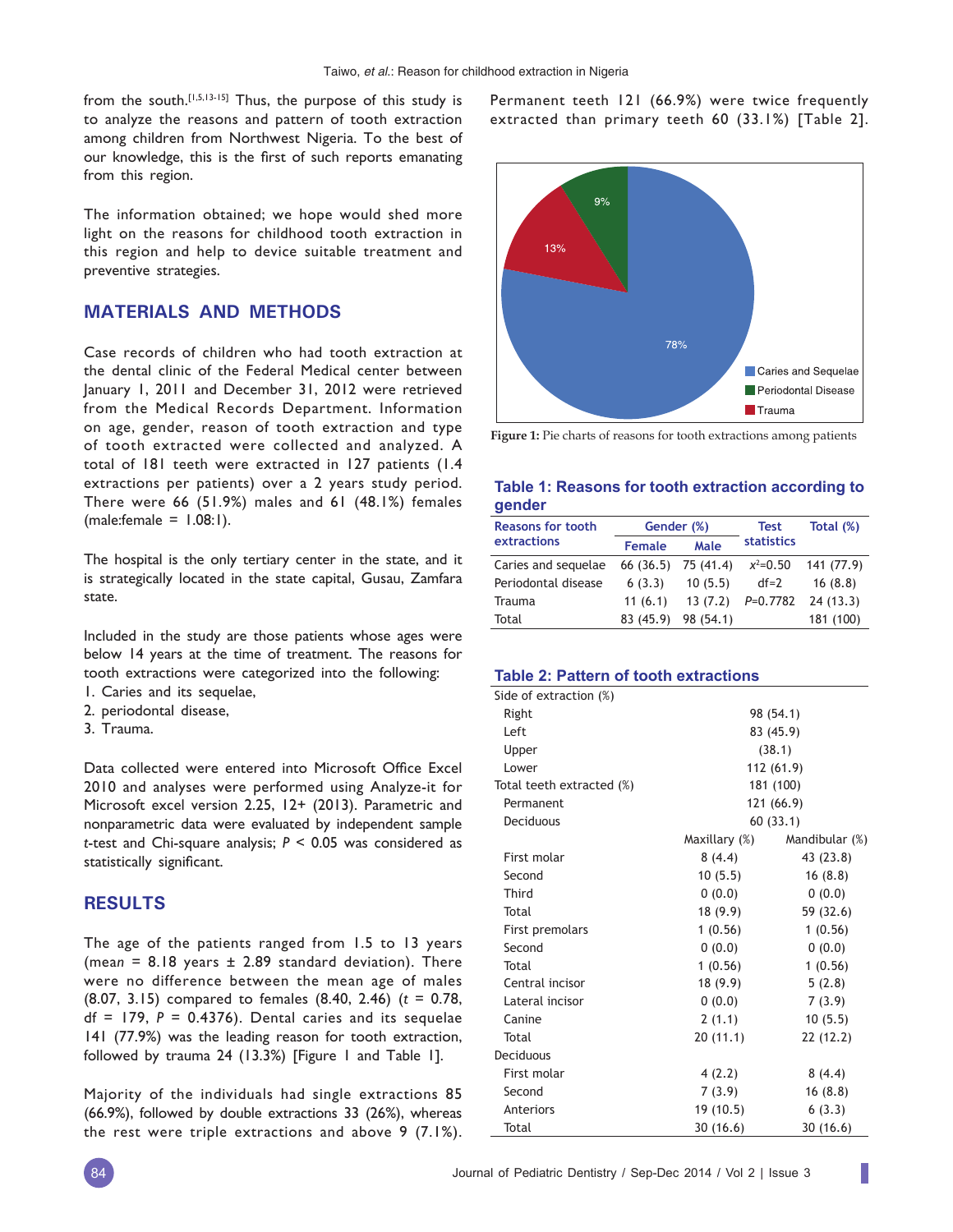Mandibular teeth 112 (61.9%) were more commonly extracted than maxillary teeth 69 (38.1%) [Table 2]. Posterior teeth 115 (63.5%) extractions nearly double that of anterior teeth 66 (36.5%) [Table 2].

Exodontias were more on the left side 98 (54.1%) than the right 83 (45.9%) [Table 2]. First permanent molar extraction predominates 51 (28.1%) followed by second permanent molar 26 (14.4%) [Table 2]. Majority of the extractions occurred in the 6-9 years age group 96 (53%) [Tables 3 and 4]. There was no significant difference, by gender, reason for extraction and tooth type [Tables 1 and 4]. Mandibular posteriors constituted the principal teeth removed in the 6-9 years and 10-13 years age groups [Table 4]. In contrast, maxillary anteriors were the main teeth extracted in the younger age group of 0-5 year [Table 4].

Across all tooth types, dental caries dominated except for maxillary anteriors with trauma the highest indication for tooth extraction [Table 5].

## **DISCUSSION**

L

Tooth loss is considered as a crucial indicator of oral health status of the individual and the community at large.<sup>[1,2]</sup> Studies have shown that tooth loss strongly mirrors quality-of-life and nutrition intake of those affected and signal the onset of serious morbidity and disability.<sup>[3,14]</sup> Findings have shown tooth extraction as the leading dental treatment in children from several resource-constraint nations of Africa despite recent progression in preventive dentistry.[15-17]

## **Table 3: Reasons for tooth extractions according to age group**

| <b>Reasons</b><br>for tooth |         | Age groups of patients in<br>years (%) | <b>Test</b><br><b>statistics</b> | Total (%)  |            |
|-----------------------------|---------|----------------------------------------|----------------------------------|------------|------------|
| extraction                  | $0 - 5$ | $6 - 9$                                | $10 - 13$                        |            |            |
| Caries and<br>sequelae      | 16(8.8) |                                        | 82 (45.3) 43 (23.8) $x^2=19.53$  |            | 141 (77.9) |
| Periodontal<br>disease      | 2(1.1)  | 5(2.8)                                 | 9(4.9)                           | $df = 4$   | 16(8.8)    |
| Trauma                      | 10(5.5) | 9(4.9)                                 | 5(2.8)                           | $P=0.0006$ | 24(13.3)   |
| Total                       |         | 28 (15.5) 96 (53.0) 57 (31.5)          |                                  |            | 181 (100)  |

The result of the present study shows a male predominance corresponding with most studies from south western Nigeria, [1,18,19] but in dissonance with others across Nigeria<sup>[5,13,20]</sup> and Kenya.<sup>[16]</sup>

Dental caries masks other reasons for tooth extraction accounting for 78% tooth mortality in this series. This attests to similar findings recorded by other investigators across Nigeria and several parts of the world.<sup>[1,5-7,10-12,15,16,19-23]</sup> Leading organizations in public health (WHO, FDI and IADR) have raised alarm on the surge of dental caries in developing countries and deprived populations across the world. Reports have demonstrated that symptomatic presentation of dental caries is more common.[3,12,20,24,25] There are often severe pain and swelling following long period of comprise in chewing and sleepless nights.[3,24,25] For both parents and children, there is a loss of productivity and valuable schooling to access expensive Curative treatment.[3,20,21] Moreover, future socioeconomic, aesthetic and functional consequences cannot be fully quantified. Our finding points to early exposure to cariogenic food and snacks in this environment; therefore, a lot of work is needed on proper dietary education targeted at mothers, preschool and school age children. It is also exigent to popularize preventive dental care among our young population.

In this study, trauma was the second frequent indication for childhood tooth extraction; accounting for most of anterior teeth mortality. This figure is quite high and in discord with some reports from other parts of Nigeria.<sup>[5,13]</sup> This finding might be as a result of ignorance resulting in late presentation for appropriate treatment. Epidemiology studies worldwide mentioned high prevalence of childhood traumatic dental injuries.[26,27] Fall, collision and playing are some of the common causes of dental injury in children.[27,28] A West Indies study identified dental trauma as one of leading children dental emergencies in their center.[29] The literature revealed the frequency of traumatic dental injuries in boys to double that of girls. [28,30,31] However, the current study showed an approximate equal gender ratio. Anecdotally, in our settings many children are left unsupervised, while playing both at home and school, sometimes they cross the road without being accompanied by adults and on many occasions they are transported to school and other places sitting behind

# **Table 4: Types of tooth extracted according to age groups**

| <b>Tooth types</b>    | Age groups of patients in years (%) |          |           | <b>Test statistics</b> | Total (%)   |
|-----------------------|-------------------------------------|----------|-----------|------------------------|-------------|
|                       | $0 - 5$                             | $6 - 9$  | $10 - 13$ |                        |             |
| Mandibular anteriors  | 1(0.6)                              | 17(9.4)  | 11(6.1)   | $x^2=7.51$ , df=6      | 29(16.0)    |
| Mandibular posteriors | 17(9.4)                             | 38(21.0) | 29(16.0)  | $P=0.276$              | 84 (46.4)   |
| Maxillary anteriors   | 5(2.8)                              | 22(12.2) | 10(5.5)   |                        | 37(20.4)    |
| Maxillary posteriors  | 5(2.8)                              | 19(10.5) | 7(3.9)    |                        | 31(17.1)    |
| Total                 | 28(15.5)                            | 96(53.0) | 57(31.5)  |                        | 181 (100.0) |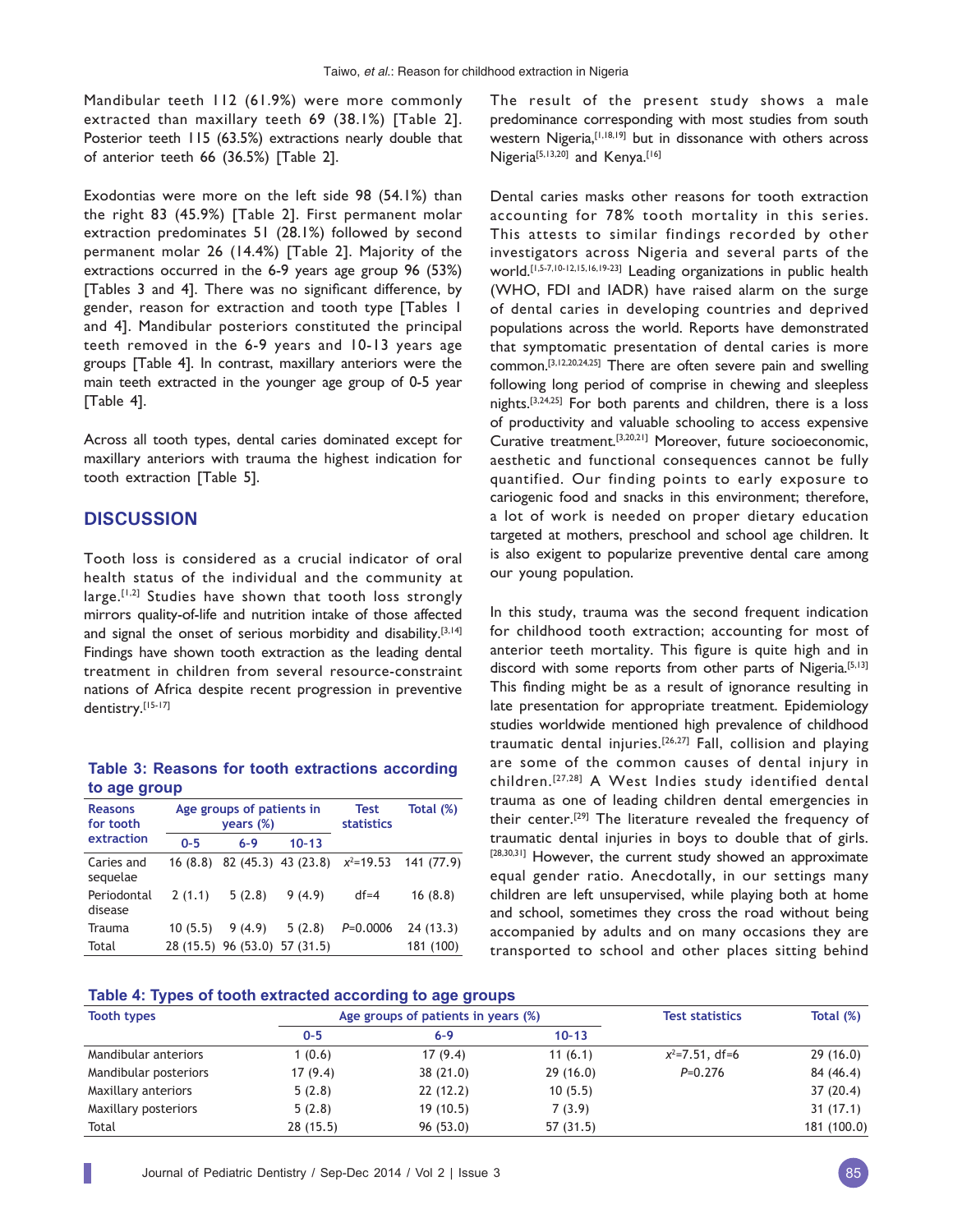| <b>Tooth type</b>        | Reasons for tooth extractions |                                                 |          | <b>Test</b>                  | Total (%)             |
|--------------------------|-------------------------------|-------------------------------------------------|----------|------------------------------|-----------------------|
|                          | sequelae                      | <b>Caries and Periodontal Trauma</b><br>disease |          | <b>statistics</b>            |                       |
| Mandibular<br>anteriors  | 24(13.3)                      | 3(1.7)                                          | 2(1.1)   |                              | $x^2=67.99$ 29 (16.0) |
| Mandibular<br>posteriors | 75 (41.4)                     | 8(4.4)                                          | 1(0.6)   | $df=6$                       | 84 (46.4)             |
| Maxillary<br>anteriors   | 15(8.3)                       | 2(1.1)                                          |          | 20 (11.1) P<0.0001 37 (20.4) |                       |
| Maxillary<br>posteriors  | 27(14.9)                      | 3(1.7)                                          | 1(0.6)   |                              | 31(17.1)              |
| Total $(\%)$             | 141 (77.9)                    | 16(8.8)                                         | 24(13.3) |                              | 181 (100)             |

**Table 5: Reasons for tooth extractions according to tooth types**

reckless commercial motorcycle rider without any helmet or protective wear. The consequences of untreated dental trauma might not be apparent immediately, but could lead to the eventual loss of the tooth in the long-term.[32] The study suggests urgent attention in enlightening the public on dental trauma and preventive strategies.

In the present work, periodontal disease accounted for 9% of tooth extractions compared with 0.45% in a previous report from southwest Nigeria.<sup>[18]</sup> We found that acute necrotizing gingivitis (ANUG) and localized juvenile periodontitis were the principal periodontal diseases implicated in the study. In some parts of sub-Saharan Africa; poverty, malnutrition and ignorance are still major public health problems.[33] Several children mostly from the rural communities present at later stages of the disease when tissue destruction would have been far advanced necessitating extraction in addition to antibiotics treatment.

Finding in this study indicated that more than two-third of extractions involved one tooth similar to various studies.<sup>[1,5]</sup> In consonance with other reports,<sup>[5,13]</sup> this current work showed the right side to be more involved in tooth extraction. Some researchers<sup>[5,31]</sup> postulated that predominance of right-handed individuals might account for this scenario owing to the attendant difficulty in brushing the right quadrants of the mouth.

Our investigation demonstrated a preponderance of permanent teeth extraction over deciduous inconsistent with the literature.<sup>[5,13,18,19,21]</sup> Majority of children in our cohort fall into the 6-13-year-old group; mixed dentition and taking of cariogenic diet, especially at school might be responsible for the present finding.

Mandibular teeth accounted for overwhelming greater proportion of extraction than maxillary teeth, in consensus with numerous studies.[1,13]

Our study clearly indicates that posterior teeth were mostly extracted than anterior teeth confirming earlier observations in the literature.[1,5,13] Vulnerability of these teeth to caries owing to their anatomy and function of mastication have been adduced as plausible explanation. We also add that poor dexterity in tooth brushing owing to cognitive development compounded by difficulty in accessing these posterior teeth.

Maxillary central incisor was the most frequently extracted anterior teeth in both deciduous and permanent teeth with trauma the common cause. Similar reports from the literature have shown the susceptibility of this tooth to trauma in children.[26-28,30,34] Excess over jet, class II division I malocclusion, inadequate upper lip coverage and nonwearing of protective mouth guard during contact sports have been mentioned as risk factors.[26,27] Anterior teeth occupy conspicuous and vintage position in the mouth. Hence, there losses portend grave esthetic and functional outcomes.[27,28] Thus, oral health education is necessitated regarding the causes, prevention and treatment of injuries to these teeth.

Overall, the result of the current series observed that the first mandibular permanent molars were the most commonly extracted teeth. This conflicts with other works $[5,13,18]$  that establish primary first or second molar to be more involved in childhood tooth extraction. Chukwumah *et al*. [5] mentioned that these observations are due to fact that the second deciduous molar is the last primary teeth to be shed, while the first permanent molar is one of the earliest permanent teeth to erupt; hence, are more subjected to the ravages of dental caries.

The majority of extraction occurred in 6-9 years age group (53%) with mostly posterior teeth removed. This is comparable to earlier research conducted in Nigeria and USA.<sup>[1,5,35]</sup> Our data revealed that maxillary teeth extractions were dominant in the 0-5 years owing mainly to caries. This result might suggest the urgent need to critically develop extensive preventive strategies targeted at this group to ensure early dental attendance and decrease the ravages of dental caries.

In summary, the results of the present study confirmed dental caries as a substantial public health problem. It accounted for the majority of childhood tooth extractions with lower molars the most frequently extracted tooth type. The study further revealed the high prevalence of trauma-related tooth extractions. It also demonstrates that ANUG and other childhood aggressive periodontitis remain a problem in our locality. Thus, there is urgent effort to embark on oral health awareness campaign in schools and local communities, and promote the benefits of prompt and preventive regular dental attendance so

I.